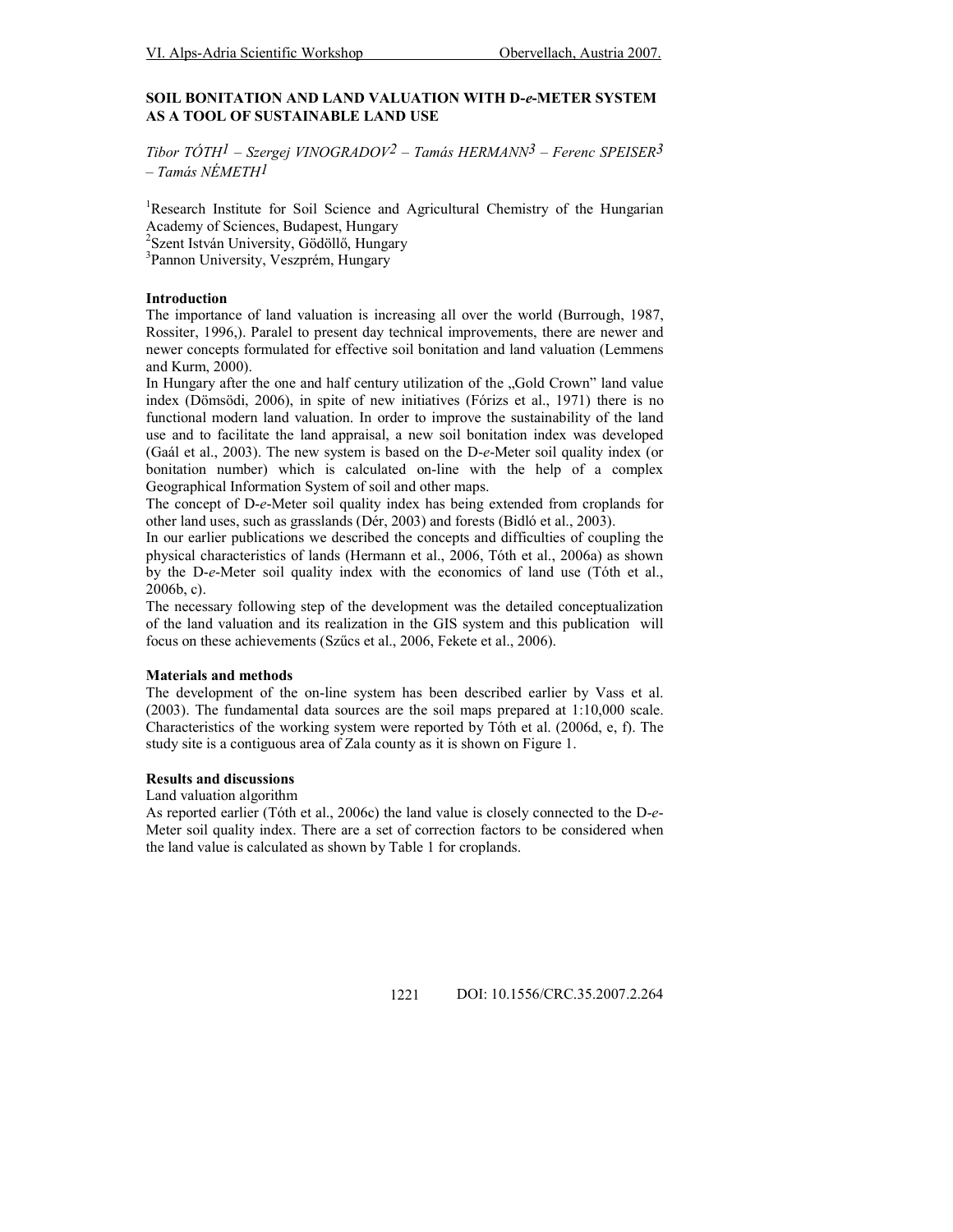

Figure 1. The study site in southwestern Hungary on the right bank of the river Zala before it flows into lake Balaton. The rectangles indicate the 1:10,000 scale genetic soil maps, the bordering lines at southwest and northwest are the international borders.

| Table 1. The correction factors considered for calculating the land value of croplands |
|----------------------------------------------------------------------------------------|
| Correction Factors                                                                     |

|                  |                                               | <b>Situation</b>        |                     |                      | <b>Correction of</b>                       |
|------------------|-----------------------------------------------|-------------------------|---------------------|----------------------|--------------------------------------------|
| Noz.             | <b>Definition of factor</b>                   | <b>Unfavourable</b>     | <b>Intermediate</b> | Favourable           | total standard<br>gross margin<br>(factor) |
| $\mathbf{I}$     | Fragmentation of the area                     |                         |                     |                      |                                            |
|                  |                                               | $< 10$ ha               |                     |                      | 0,97                                       |
|                  |                                               | $>200$ ha               |                     |                      |                                            |
|                  |                                               |                         | $10 - 200$ ha       |                      | 1,00                                       |
| $\overline{2}$ . | Possibility to irrigate                       | available/not available |                     |                      |                                            |
|                  | -functioning<br>underground                   |                         |                     |                      | 1,15                                       |
|                  | tube<br>network,<br>pressure                  |                         |                     |                      |                                            |
|                  | -water access from canal.                     |                         |                     |                      | 1,15                                       |
|                  | -functioning tubewell                         |                         |                     |                      | 1,15                                       |
| $\mathbf{3}$ .   | Obstructive objects in the                    |                         |                     |                      |                                            |
|                  | field (elements of                            | there is more then one  |                     |                      | 0.80                                       |
|                  | <i>infrastructure</i> )                       | line crossing the area  | there is one line   |                      | 0,90                                       |
|                  | $-10-40$ m wide zone of both                  |                         | crossing the area   | there is no line     | 1,00                                       |
|                  | sides of power line                           |                         |                     | crossing the area    |                                            |
| $\overline{4}$ . | Accessibility of the area                     | $0 \text{ km}$          | 1 km                |                      | 0,85                                       |
|                  | -length of paved road per ha                  |                         |                     | $>1$ km              | 1,00<br>1,15                               |
| 5.               | of agricultural area<br><b>Infrastructure</b> |                         |                     |                      |                                            |
|                  | a) distance to nearest                        | $> 5$ km                |                     |                      | 0,90                                       |
|                  | interchange (railroad, fluvial,               |                         | $1-5$ km            |                      | 1,00                                       |
|                  | processing industry)                          |                         |                     | $<$ 1 km             | 1,10                                       |
|                  |                                               |                         |                     |                      |                                            |
|                  | b) a settlement with more                     | within a circle of 5    |                     |                      | 0,85                                       |
|                  | than 100 inhabitants                          | km radius               | $1-5$ km            |                      | 1,00                                       |
|                  |                                               |                         |                     | within a circle of 1 | 1,15                                       |
|                  |                                               |                         |                     | km radius            |                                            |
|                  | c) road conditions,                           | > 30                    |                     |                      | 0,90                                       |
|                  | accessibility of motorways                    |                         | $15-30$             |                      | 1,00                                       |
|                  |                                               |                         |                     | < 15                 | 1,10                                       |
| 6.               | Distance from waste storage                   |                         |                     |                      |                                            |
|                  | facility                                      | $1-2$ km                |                     |                      | 0,85                                       |
|                  | a) in case of hazardous                       |                         | $2-5$ km            |                      | 0,95                                       |
|                  | wastes,                                       |                         |                     | > 5km                | 1,00                                       |
|                  |                                               |                         |                     |                      |                                            |
|                  |                                               | $0.5 - 2 km$            |                     |                      | 0,85                                       |
|                  | b) in case of non hazardous                   |                         | $2-5$ km            |                      | 0,95                                       |
|                  | wastes,                                       |                         |                     | $> 5$ km             | 1,00                                       |
|                  |                                               | $0.3 - 1$ km            |                     |                      | 0,85                                       |
|                  | c) in case of inert wastes.                   |                         | $1-2$ km            |                      | 0.95                                       |
|                  |                                               |                         |                     | $>2$ km              | 1,00                                       |

1222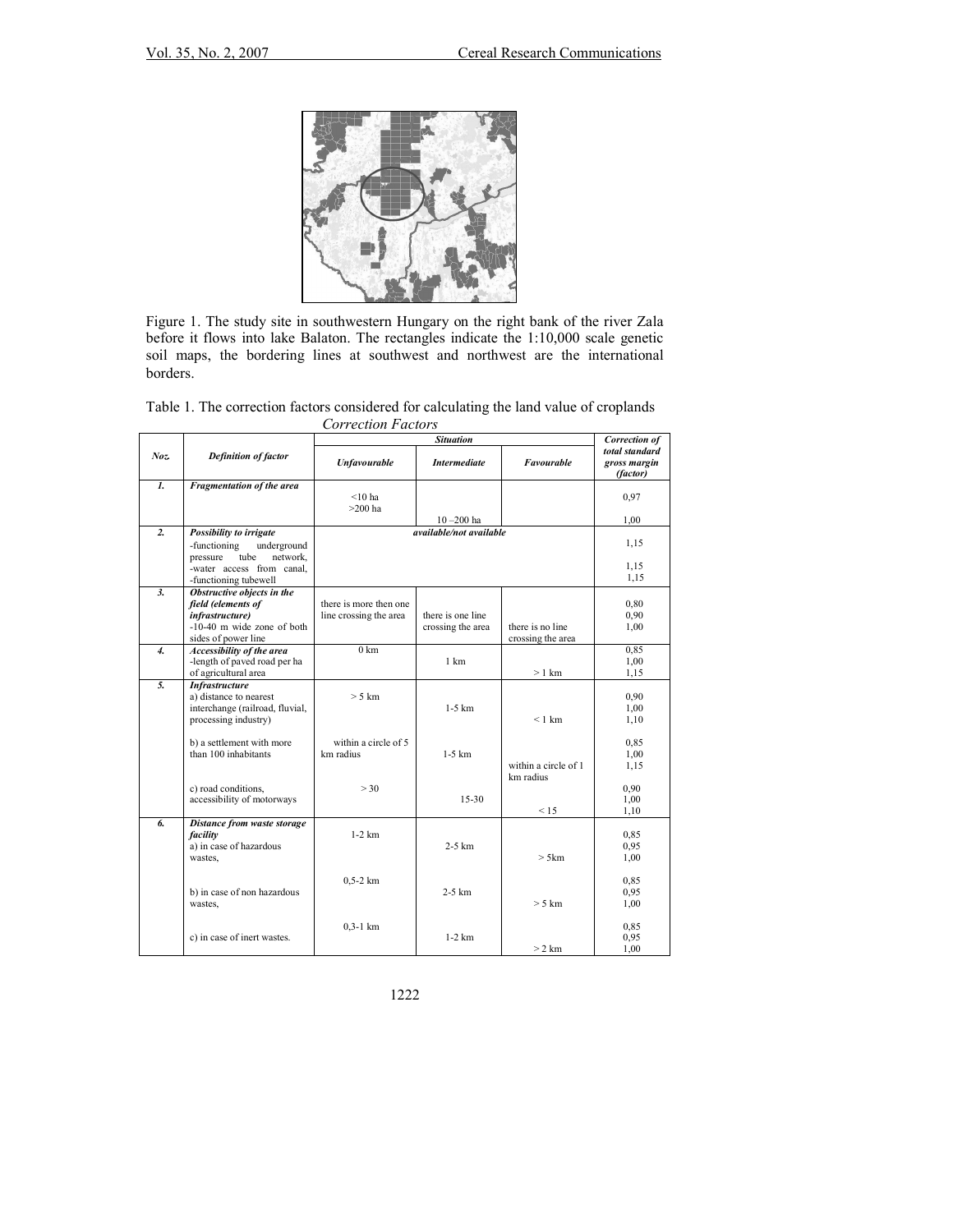The correction factors are read from digitized soil maps, therefore their interpretation is completely automatic in the GIS system.

Utilization of the D-e-Meter system for sustainable land use planning

Based on the slope categories of the digital elevation model (DEM) several important decisions can be made. The areas which must be excluded from plowing can be easily delineated. In the European Union, based on the requirements of "Good farming practice" areas with slope gradient exceeding 12 degree must not be cropped with row crops. Relatively simple operation is the delination of those areas where the steep gradient of the land causes overconsumption of engine fuel.

On Figure 2 increasingly dark tones indicate the patches of our Zala study site with increasing clay content. Considering such maps is indispensable due to the evident effect of soil texture on soil cultivation requirements, fuel requirement and length of growing season as well.



Figure 2. Map of soil texture. Lightest tone shows sand, black shows clayey texture.

#### **Conclusions**

Based on the existing GIS system for the on-line calculation of D-e-Meter soil quality index of agricultural plots, we developed the framework of land value calculation. According to our experience the available digital maps can be effectively utilized for the automatic calculation of D-e-Meter land value from the soil quality index. Moreover the digital database creates further opportunities to improve the sustainability of land use by optimizing fuel utilization, crop rotation etc.

# Acknowledgements

The presented work was supported financially by the National Research and Development Programme (OM-4/015/2004 NKFP and GVOP (AKF) – 2004 – 3.1.1 grants).

### References

Bidló A. et al., 2003. Forest habitat classification in Hungary and its problems. In: Land Valuation and Land Use Information. (Eds.: Gaál, Z., Máté, F. & Tóth, G.) (In Hungarian) 115–124. Veszprém University. Keszthely.

Burrough P. A. 1987. Mapping and map analysis: new tools for land evaluation. Soil Use & Management.3: 20–25.

Dér F. et al. 2003. Habitat evaluation of grasslands. In: In: Land Valuation and Land Use Information. (Eds.: Gaál, Z., Máté, F. & Tóth, G.) (In Hungarian) 125–130. Veszprém University. Keszthely.

Dömsödi J. 2006. Land use. (In Hungarian) Editorial Campus. Budapest-Pécs.

1223 DOI: 10.1556/CRC.35.2007.2.264